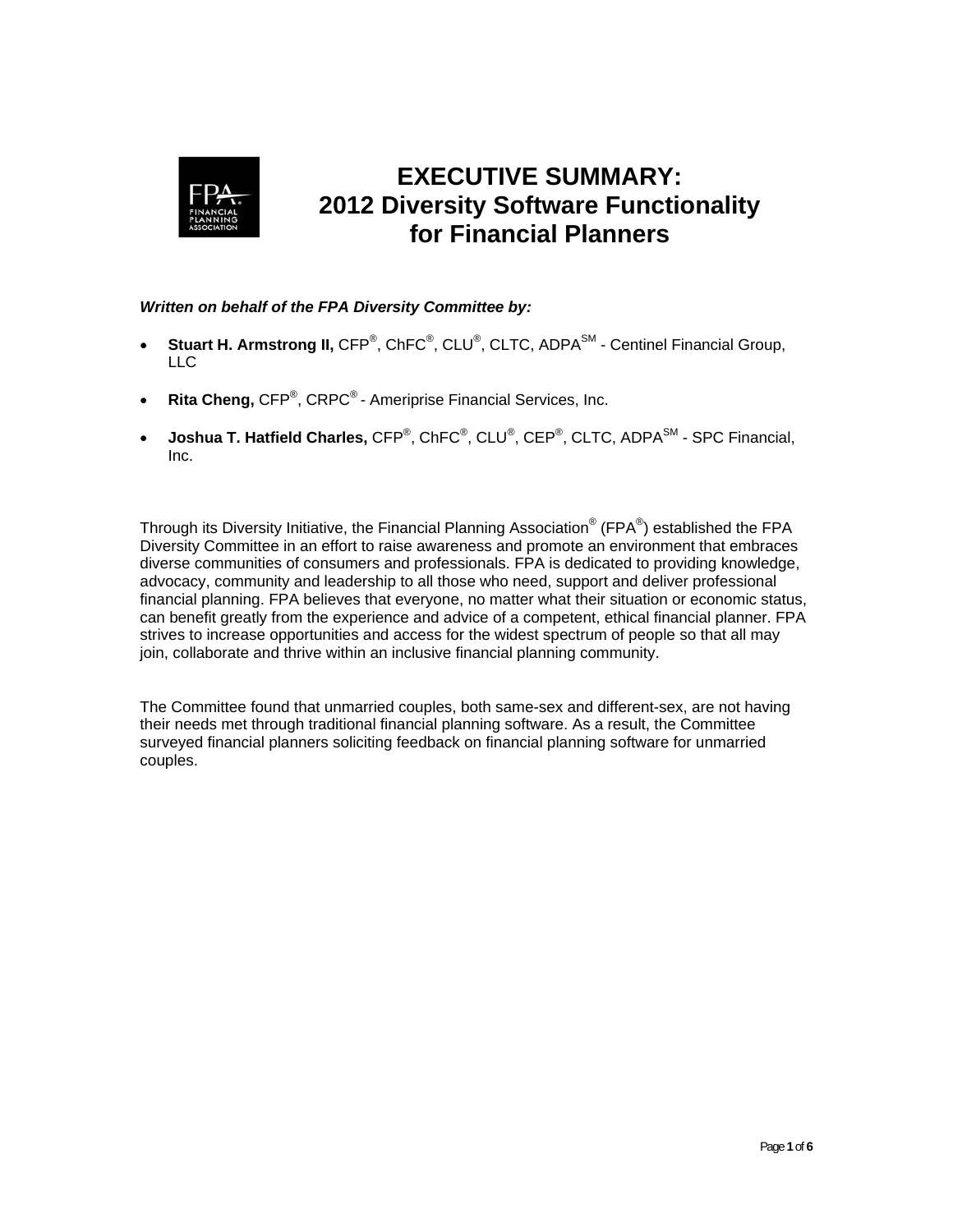## **Setting the stage:**

Statistics show that the number of unmarried couples who share the same residence is on the rise. According to the U.S. Census Bureau, just two years ago, the number of opposite-sex couples jumped 13 percent, to 7.5 million. The number of same-sex couples living together in 2010 also increased over the previous year—up 30 percent—from 476,000 in 2009 to approximately 620,000 in 2010.

Additional research confirms that the trend is continuing to grow, which presents unique financial planning concerns to same-sex couples, as well as challenges for the financial planning professionals they work with.

With the patchwork of states that have approved some version of couples recognition—calling it either marriage, civil union, or domestic partnership—and the states extending varying levels of legal protection and rulings along those lines, the planning complexities for planners who work with unmarried couples and same-sex couples is daunting. There is a significant opportunity for the software industry to fill the gap.

## **Who is included in the affected demographic?:**

- Baby Boomers (born 1946-1964) who never married, divorced, or were widowed
- Those who prefer companionship to marriage in order to maintain and preserve income in retirement (Social Security benefits or survivor pension benefits)
- Gay, lesbian, bisexual, and transgender couples

### **The issue at hand:**

The financial planning industry has not responded to the changing demographics of our country.

The software industry is fragmented and has not caught up with demographic trends. While it may be difficult for one company to take the first step and develop products to serve what seems to be a niche market, it is important that we demonstrate the need.

## **The typical workaround:**

Since robust software doesn't currently exist to meet the needs of this demographic, many planners use Excel spreadsheets. While this option is useful, it requires a tremendous amount of manual data entry—and isn't a perfect solution because it prevents planners from adopting a more integrated approached to financial planning for their clients.

Additionally, if one variable is not accurate in a formula—such as planning for insurance needs, or even retirement—it could lead to an inaccurate estimate for the client, which could have financial consequences. **Based on our findings, most planners surveyed say they would switch to a targeted software package to help them best assist this population.**

#### **The long-term goals:**

The survey questions point to a number of areas that have been commented on by individual advisers in conversations with their peers.

• We plan to demonstrate what planners in the community are saying about working with clients in nontraditional demographics and to show software companies what how they can fulfill their needs.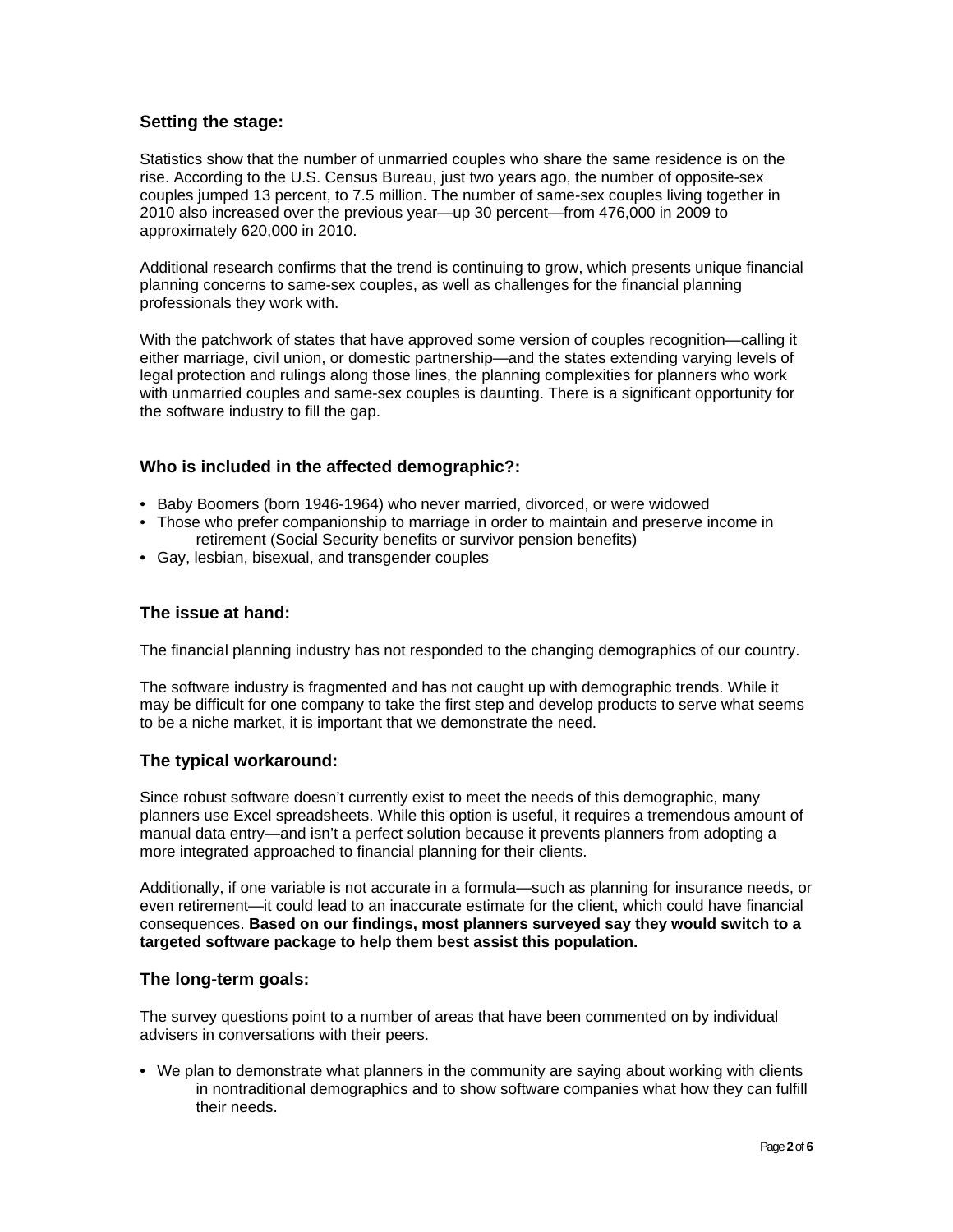• Provide information to software developers so that they will consider addressing the needs and concerns that financial planners are raising.

## **The survey:**

- The survey was sent to approximately 5,500 FPA members.
- Distribution focused on 500 members who previously indicated that they provided "nontraditional family" financial planning.
- Also included was a random sampling of FPA CERTIFIED FINANCIAL PLANNER professional members to develop a well-rounded sampling of responses.
- The survey was also sent to PridePlanners, a group that provides networking opportunities and marketing and educational information to financial planners who specifically work with gay and lesbian individuals and families, which has about 100 members.

## **The findings:**

- The majority of respondents currently provide financial planning services to couples that are unmarried and/or in same-sex relationships.
- Of those who do not currently provide financial planning services to couples that are unmarried and/or in same-sex relationships, most do not plan to expand to that demographic within the next 12 months.
- Respondents who currently provide financial planning services to opposite sex married couples report that a large majority of their other clients are same-sex couples.
- Most respondents expect the number of same-sex couples that they serve to increase, while expecting no change in the number of opposite sex couples or unmarried widowed clients.
- The majority of the unmarried and/or same sex couple clients of respondents reside in California.
- The top five current software vendors for respondents are (in order from highest percentage):
	- PIEtech Inc. (MoneyGuidePro)
	- Money Tree Software, Inc. (EasyMoney, Golden Years, Silver Financial Planner/Silver Online, Total Planning Suite)
	- Zywave (Emerging Information Systems, Inc., EISI, NaviPlan Select, Profiles Forecaster, Profiles Professional)
	- eMoney
	- Morningstar, Inc. (Morningstar Advisor Workstation, Morningstar Principia)
- The top function currently provided by the software is the ability to generate reports (balance sheet, asset allocation, retirement projection) on combined household members.
- Respondents indicated that the top feature they'd like software to be able to provide for same-sex couple clients is accurate calculation of benefits for non-spouse beneficiaries for qualified plans and IRAs.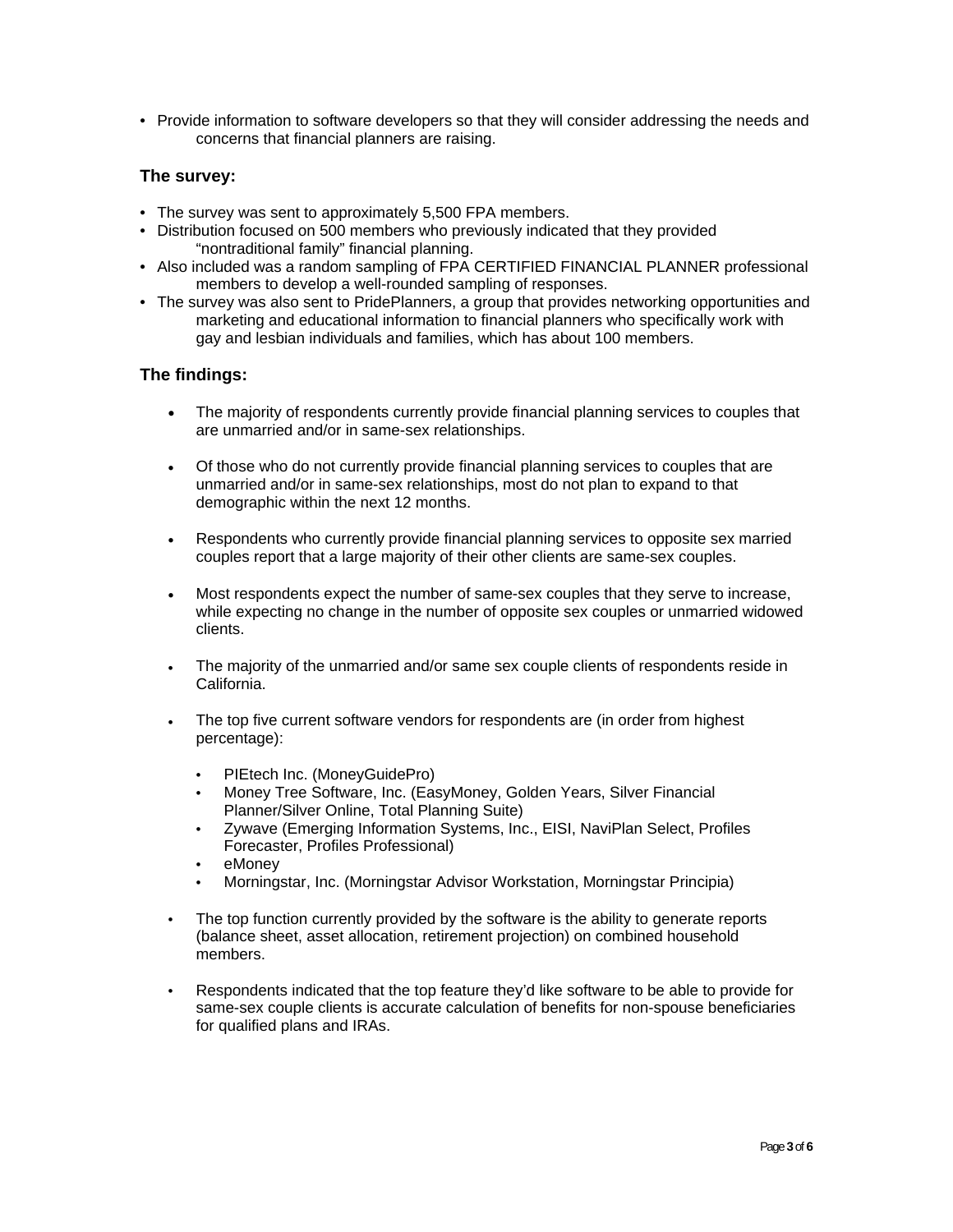## **The Survey Data:**

*Following are the 10 survey questions and the results of the questionnaire,* FPA 2012 Diversity Functionality in Planning Software

#### **1. Do you currently provide financial planning services to couples that are unmarried and/or in same-sex relationships?**

- Yes: 71.88% (184 of 256 respondents)
- No: 25.78% (66)
- I don't know: 2.34% (6)

#### **2. In the next 12 months, do you expect to start providing financial planning services to couples that are unmarried and/or in same-sex relationships?**

- Yes: 19.7% (13 of 66 respondents)
- No: 48.49% (32)
- I don't know: 31.82% (21)

#### **3. What percentage of your clients are:**

- Unmarried opposite-sex couples (not including widowed clients): mean is 7.1 (174 of 184 respondents)
- Unmarried widowed clients who are cohabiting (including unmarried widowed clients in a same-sex relationship): mean is 3.67 (161 of 184 respondents)
- Same-sex couples (not including widowed clients): mean is 12.68 (174 of 184 respondents)

#### **4. Please indicate how you expect your client base to change, if at all, over the next 12 months:**

- Unmarried opposite-sex couples (not including widowed clients): most expect no change
- Unmarried widowed clients who are cohabiting (including unmarried widowed clients in a same-sex relationship): most expect no change
- Same-sex couples (not including widowed clients): most expect an increase

#### **5. In which state or providence do the majority of your unmarried and/or same sex couples reside?** The top five, based on 186 respondents, include:

- California: 19.02%
- Texas: 7.61%
- Massachusetts: 7.07%
- Illinois: 5.44%
- Maryland: 4.89%

#### **6. Who is your primary planning-software vendor?** The top five, based on 186 respondents, include:

• PIEtech Inc. (MoneyGuidePro): 16.85%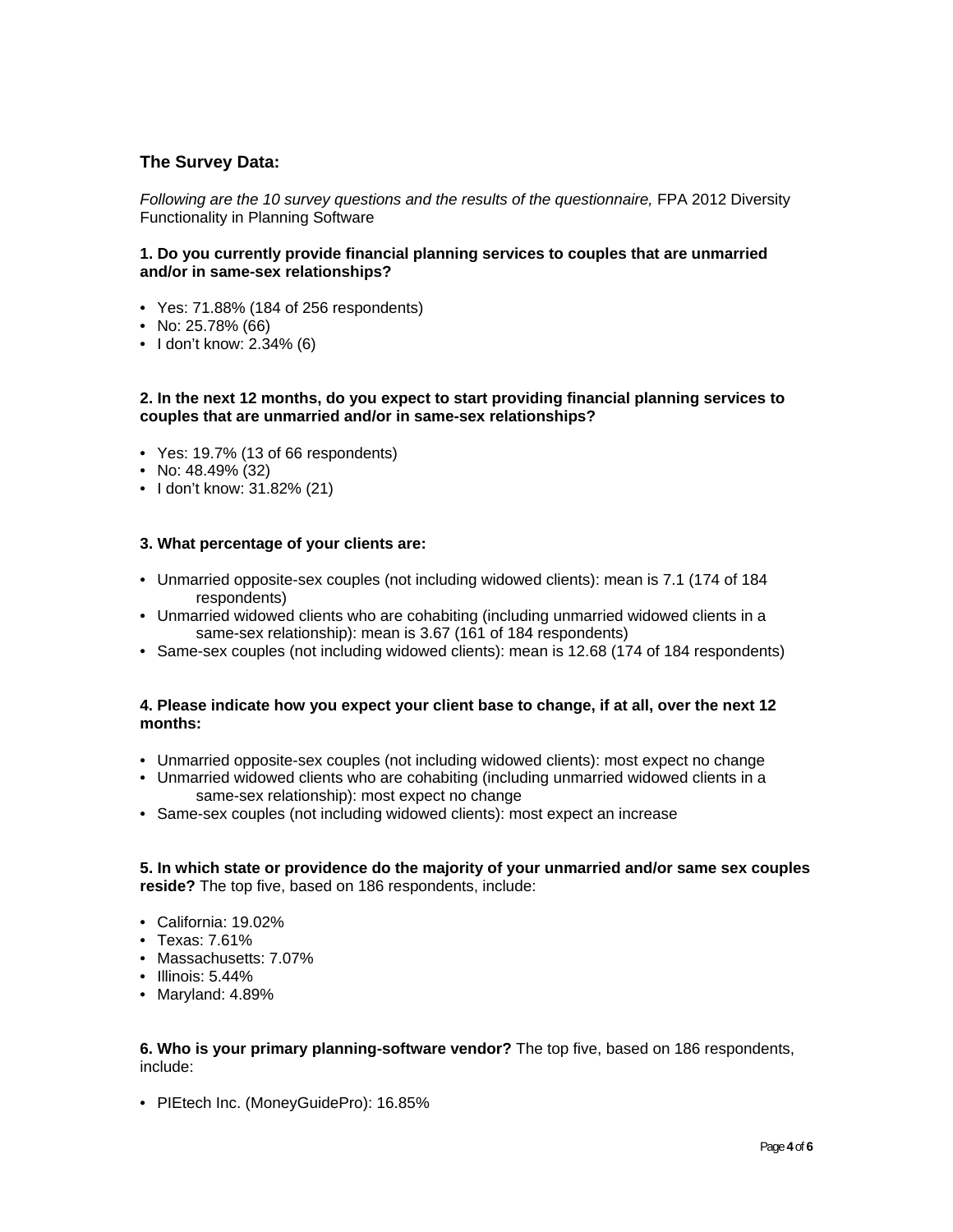- Money Tree Software, Inc. (EasyMoney, Golden Years, Silver Financial Planner/Silver Online, Total Planning Suite): 15.22%
- Zywave (Emerging Information Systems, Inc., EISI, NaviPlan Select, Profiles Forecaster, Profiles Professional): 14.13%
- eMoney: 10.33%
- Morningstar, Inc. (Morningstar Advisor Workstation, Morningstar Principia): 7.07%

**7. What are the functions provided by your planning software?** The top five, based on 184 respondents, include:

- Ability to generate reports (balance sheet, asset allocation, retirement projection) on combined household members: 63.04% (116)
- Data entry for two unmarried individuals within the same household: 56.2% (104)
- Ability to generate reports (balance sheet, asset allocation, retirement projection) on individual members in household: 37.5% (69)
- Transfer on death destinations for non-qualified accounts: 34.24% (63)
- Ability to handle an asset with one ownership type, such as joint with a related/offsetting liability of a different ownership type, or an individual; and accounts for unmarried couple taxes at the federal level: 25% (46)

#### **8. Which functions would you like your software to provide to assist you with planning for unmarried and/or same sex couples?** The top five, based on 184 respondents, include:

- Accurate calculation of benefits for non-spouse beneficiaries for qualified plans and IRAs: 55.44% (102)
- Allowing for different drawdown percentages on a couple's aggregated portfolio: 52.17% (96)
- Models the tax impact for asset transfer (estate equalization with a new couple or in the event of separation) or estate planning for unmarried and same-sex couples: 50.54% (93)
- Data entry for two individuals who are married at the state level, but not federally: 47.83% (88)
- Accounts for unmarried couple taxes at the federal level: 45.65% (84)

**9. What workarounds do you use to accommodate software shortfalls in assisting unmarried and same-sex couple?** The survey garnered nearly 100 comments; here are five of the most revealing ones:

- "Money Tree software allows for some modeling for individual circumstances. Planning software is very long-term and not intended to be specific to the dollar for year-to-year detail."
- "I have to fudge the tax. No Social Security benefits for living partner. Estate tax issues cannot be currently worked around. Have to do it basically manually."
- "When we have either married same-sex couples or unmarried couples, we end up having to provide individual financial plans for each person. This approach is accurate, but laborintensive and also gives the impression that they are not a household/family, which is unfortunate. This is a huge oversight by the financial planning community and should be addressed. As DOMA (the Defense of Marriage Act) approaches being ruled unconstitutional, this issue will go away for married persons, but the issues will still be there for unmarried couples, whether they are same-sex or not. We make 'adjustments' by adding or subtracting expenses related to the over statement or taxes, benefits, etc. Surely not very accurate but better than not changing them at all. The federal versus state taxes is the big one, as well as assuming that the couple is married, which taxes the additional income from the lower-income partner at the higher combined income when in fact they prepare taxes separately and have their own tax-bracket issues. We do that via spreadsheets that accompany our plans and let us know the amount of adjustment that